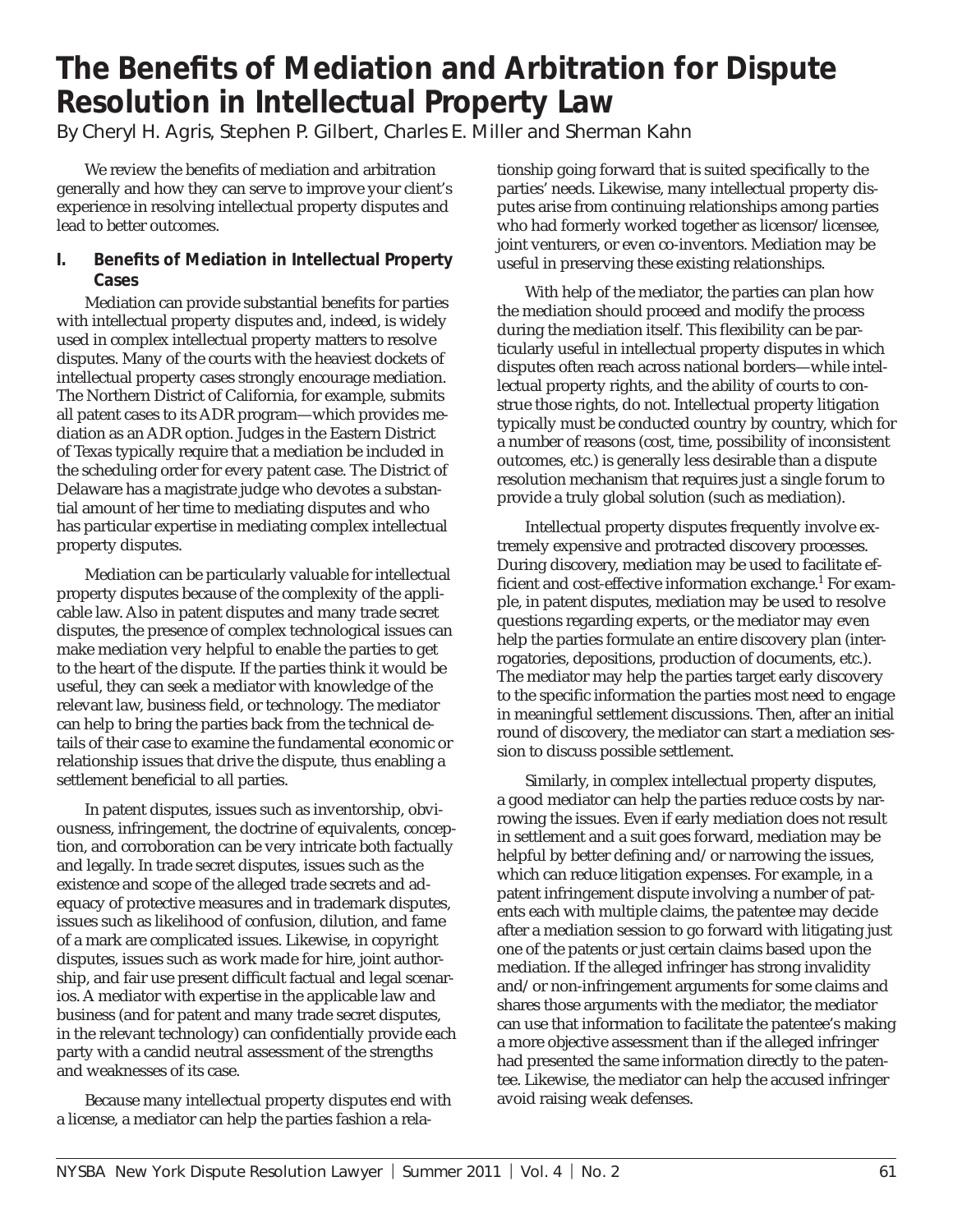The confidential nature of mediation can also be extraordinarily beneficial for parties to intellectual property disputes. The benefits to parties in trade secret disputes are clear. At the core of trade secret disputes are the existence and details of the alleged trade secrets. The very secret the litigants are trying to protect is at substantial risk of being compromised through litigation, which invariably involves placing the secret information in the hands not just of one's adversary, but also of the court and other parties such as expert witnesses and court reporters. Likewise, patent disputes often involve confidential technical and business information, not just of the alleged infringer but also of the patent owner. Moreover, patent disputes litigated in court can result in devastating defeat for patent holders should a patent be held invalid. A mediation can help the parties reach a business resolution without posing this risk to the patent holder.

Each of the following examples of the use of mediation for IP disputes demonstrates a number of the benefits discussed above.<sup>2</sup>

#### **Patents**

In one example, the owner of a number of patents wanted to sell its business related to the patents to a buyer, but a pending patent infringement lawsuit between the patent owner and a third party concerning one of the patents became an obstacle. The third party had staked its future on using technology that allegedly infringed one of the patents the patent owner wanted to sell. With the help of a mediator, the representatives of the patent owner and the third party were able to share information with one another, get to know and to understand one another, and craft a mutually satisfactory solution—allowing the patent owner to dispose of the patents. The parties were able to accommodate each other's interests and needs beyond what a judge could have done.<sup>3</sup>

In a second example, a licensee licensed technology from a licensor, which held patents on a compound for treating several medical disorders and methods of using it. The licensor granted the licensee an exclusive license to use the compound to treat only one disorder. After two years, the licensor asserted that the licensee was using the compound to treat an additional disorder not covered by the license. The licensor was reluctant to grant the licensee an exclusive field of use license for the second disorder. The mediator was able to help the parties reach a solution that involved renegotiating the license agreement to add a non-exclusive license for the second disorder and a right of first refusal for an exclusive license for it.

A manufacturer of wind turbine components entered into a settlement agreement in the form of a patent license with one of its competitors. The agreement contained a dispute resolution clause that provided for mediation and then arbitration if mediation failed. Three years later, the manufacturer requested mediation, alleging infringement of its U.S. patents and claiming royalty payments for the

licensed technology. The mediator held an initial session with the parties and allowed them a month to consider what they had learned during that session. Mediation then resumed and the parties held separate and joint caucus sessions with the mediator and exchanged proposals to discuss what changes would be made in the agreement, particularly with respect to royalties. At the end of the second day, the parties agreed on a term sheet containing the key points of a final agreement. This procedure allowed the parties to continue their business activities.

A start-up biotech company holding patent applications in several countries granted an option to a pharmaceutical company to take a license for platform technology. The pharmaceutical company exercised the option and negotiations commenced, but after two years the parties were unable to agree on terms. The parties then engaged a mediator who had considerable licensing experience, technical expertise, and had worked in-house for a pharmaceutical company and represented small biotech companies as outside counsel. During a one-day session, the mediator helped the parties identify key issues and more fully understand the applicable law. This enabled the parties to resume direct negotiations with enhanced prospects for reaching agreement.

# **Trademark**

A North American company involved in a trademark dispute with two Italian companies and a Spanish company requested mediation with the goal of helping the parties avoid confusion and misappropriation of their trademarks and regulate future use of their marks. The parties selected an Italian mediator with a trademark practice. The mediator conducted an initial telephone conference with counsel, during which they scheduled the mediation session and agreed on the procedure. Two months later, the mediator met with the parties in a two-day session in Italy. The mediation was held in joint session with the exception of two brief caucuses. At the end of the second day, the parties, with the assistance of the mediator, were able to execute a settlement agreement covering all of the pending issues in dispute.

## **Copyright**

One example of the use of mediation for copyright disputes involved an individual who recorded her lengthy interview of a famous person, who died soon afterwards. There were no writings concerning what use would be made of the recorded interview. The heirs challenged the right of the individual to use the interview for a book, film, etc. about the decedent on the basis that they owned the entire copyright because the decedent was, in their view, the sole author of the content of the interview (the decedent did virtually all of the talking during the interview and the conduct of the interview and its fixation had been done at the request/direction of the decedent). Through mediation, the parties were able to achieve a resolution that a court would not have been able to provide, to do so in a much shorter time and at much lower cost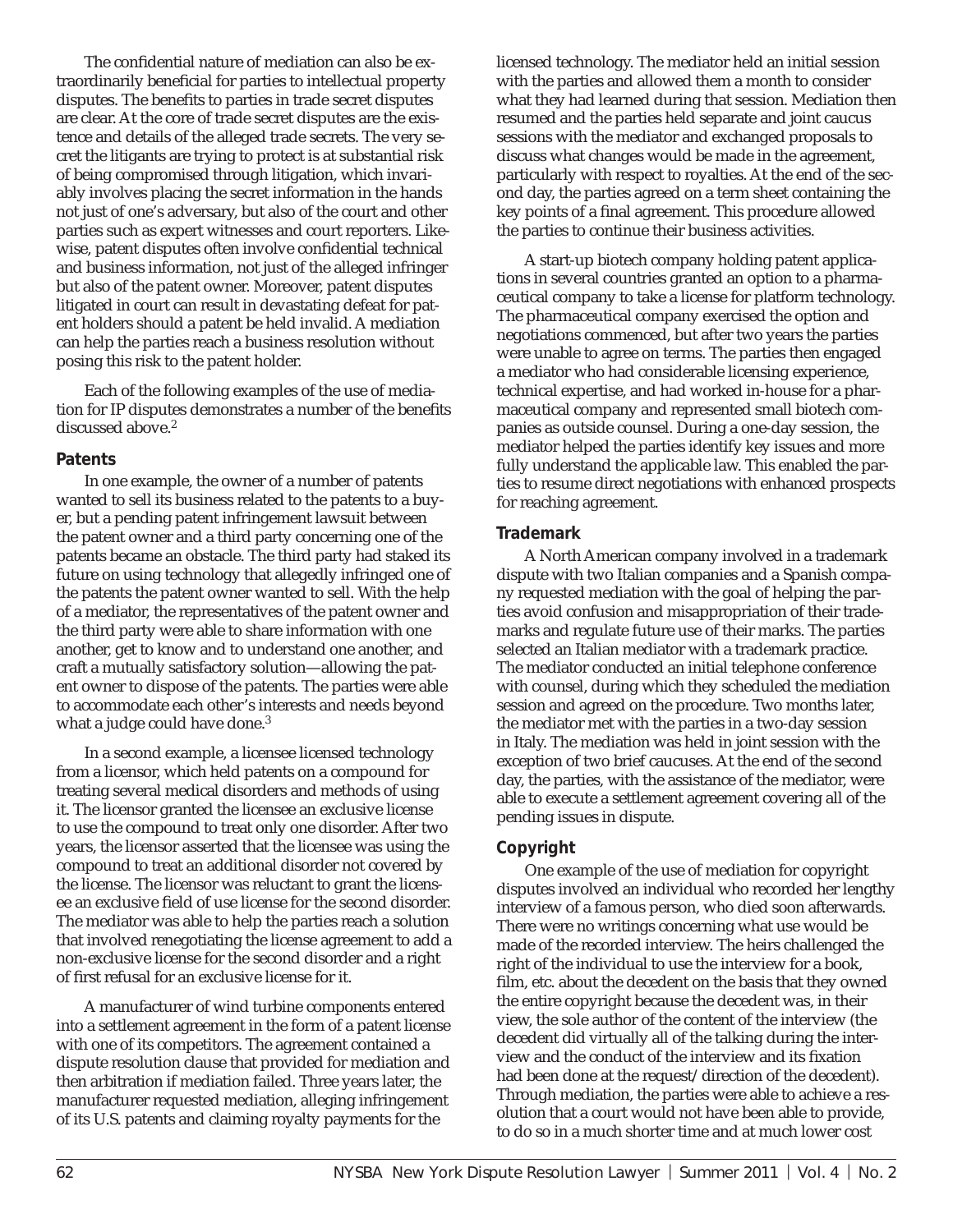than litigation would have entailed, and to avoid the emotional toll that cross-examination of the parties in court would have taken.

A copyright owner licensed certain artwork to a licensee, which combined that artwork with the licensee's own proprietary artwork. The licensee then licensed the combined artwork to a third party for use on the third party's packaging for consumer products, assuring the third party that the licensee had the right to grant the necessary rights from the copyright owner. The copyright owner later accused the third party of copyright infringement because the copyright owner's artwork was on the packaging. The parties differed significantly on how much profit was attributable to the alleged infringement, which led them to place very different values on the monetary aspect of any possible settlement. A mediator helped the parties more realistically assess the value of their cases and ultimately reach settlement.

> *"Choice—the opportunity to tailor procedures to business goals and prioritize—is the fundamental advantage of arbitration over litigation."***<sup>4</sup>**

# **II.** Benefits of Arbitration in Intellectual **Property Cases**

Arbitration can be a particularly effective method of dispute resolution in intellectual property cases. Arbitration can reduce costs, which are often prohibitively high in intellectual property lawsuits. It can improve efficiency of resolution. It can render results for the parties that are simultaneously more narrowly tailored to the parties and less tied to any particular national jurisdiction. Each of these advantages is discussed in more detail below.

Arbitration gives parties to intellectual property disputes more flexibility regarding procedure than would be available in any national court. The parties are free to agree to almost any arbitration procedure that does not violate the law or public policy (e.g., in some jurisdictions, an arbitrator may not award punitive damages, even if the agreement to arbitrate calls for them). Thus, the parties' agreement can specify the number of arbitrators, the amount and timing of discovery (e.g., number of and/or time limits for depositions), the type of award (e.g., ranging from a bare-bones award without any discussion of the reasoning underlying the award to detailed findings of fact and conclusions of law), a time limit for making the award (e.g., within four months of the appointment of the arbitrator), the location of the hearing, the number of hearing days, whether any motions (e.g., for summary judgment) will be allowed, the process for selecting the arbitrator, the procedural rules (e.g., the International Institute for Conflict Prevention and Resolution's Non-Administered Arbitration Rules), and whether the arbitration is to be administered by an ADR provider (e.g., the American Arbitration Association) or is to be self-administered. In contrast, in litigation, the parties have little or no control.

The potential savings in attorneys' fees and other litigation expenses often available in arbitration is particularly significant in the intellectual property context because such costs are often very high in intellectual property cases. Cooperative parties can use arbitration to eliminate many of these costs. Even without full cooperation, an arbitrator may still be able to significantly reduce discovery and other costs. For example, an arbitrator can limit the number of depositions, ban requests for admission, allow only a small number of interrogatories (if any), etc., which will significantly reduce costs. Time-consuming and expensive motion practice, common in intellectual property litigation, is also less common in arbitration.

The ability to choose arbitrators with specific legal or technical expertise can be particularly useful in IP disputes. In patent and trade secret cases, the subject matter is often highly technical. Arbitration allows parties to select an arbitrator having subject matter expertise in the technology of the dispute and to avoid spending time and money attempting to educate a judge or jury with no guarantee the attempt will succeed. Similarly, patent and trademark disputes can often involve complicated questions regarding practice before the U.S. Patent and Trademark Office. An arbitrator with expertise in patent or trademark prosecution can eliminate uncertainty in such cases. A three-person arbitration panel provides an opportunity to have many areas of expertise represented if no one arbitrator can be found having all of the requisite expertise/experience. One of the authors of this paper has proposed a legislative change to allow replacement of the fact-finding role of district court trial judges with tribunals of expert arbitrators in civil actions against the U.S. Patent and Trademark Office for judicial review of adverse USP-TO decisions on patent applications involving complex technical fact issues.<sup>5</sup>

The private nature of arbitration can also provide advantages in intellectual property disputes. In court proceedings, protective orders can provide some level of security regarding confidential information, but a trial in court, particularly in the United States, is a public process. Many court filings are readily available from the court's file. In contrast, arbitration is private and the parties can keep the proceedings entirely confidential. The arbitrator and the provider (if any) are usually required by law and/ or by the rules of the provider to maintain confidentiality. Confidentiality obligations (including with respect to documents and other evidence) are often self-imposed on the parties by agreement.<sup>6</sup> Parties desiring to maintain confidentiality may opt to obtain a simple (bare bones) award and not a reasoned award because either party might go to court to confirm or vacate the award (in which case the award might become part of the public record).

The award of an arbitrator is final and binding on the parties and the grounds for court review of the award (during a proceeding to confirm or vacate it) are limited. $7$ This could be particularly useful in patent cases where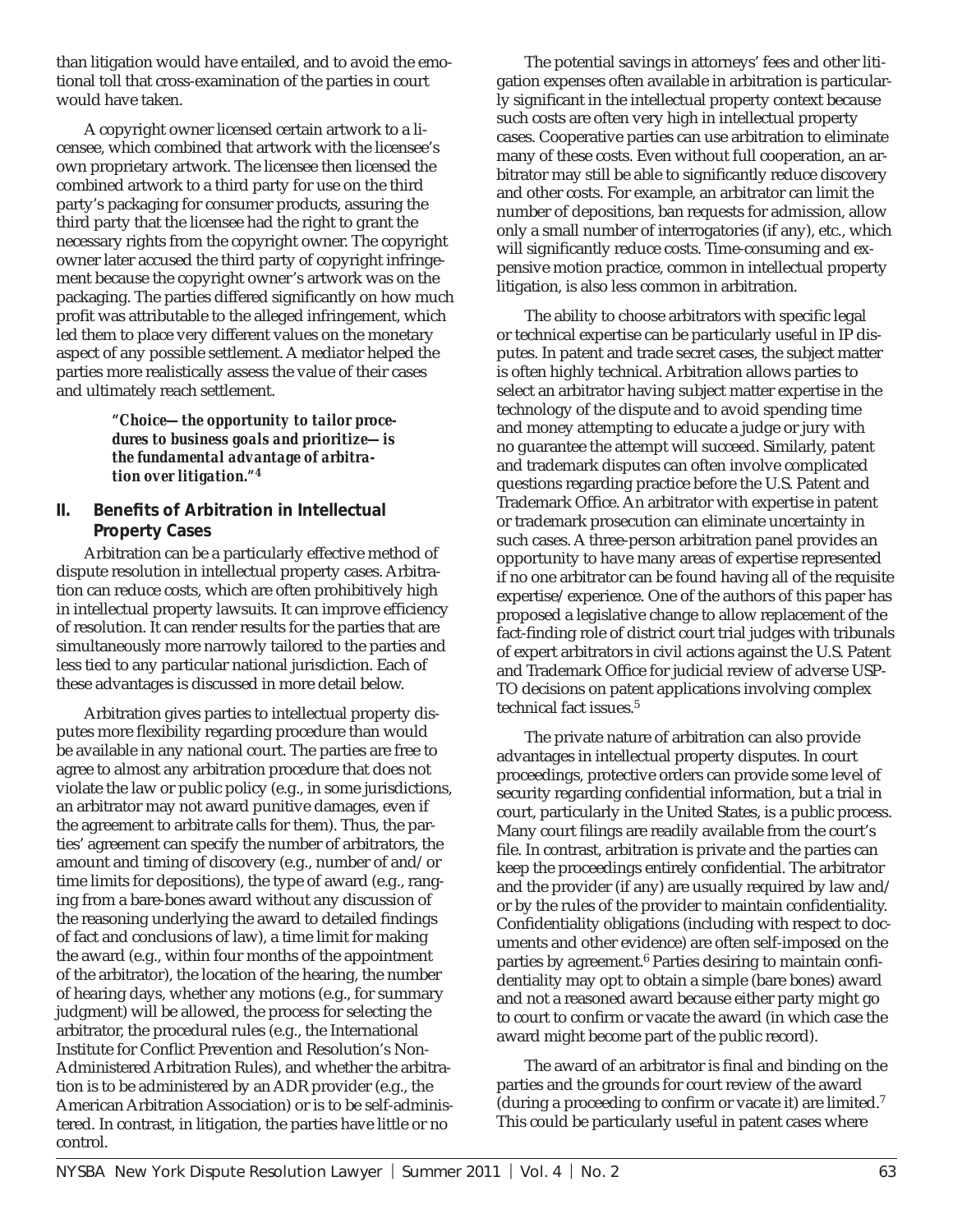there are claim construction issues. Under *Markman v. Westview Instruments, Inc.*8 claim construction, the meaning of terms of a claim is a question of law. However, the Court of Appeals for the Federal Circuit does not consider claim construction determinations by district courts to be final or appropriate for interlocutory review. Therefore, when the Federal Circuit finally does review claim construction determinations, if it decides the trial court has erred, it often remands a case to the trial court for further proceedings, which may well involve a new trial on infringement and/or validity, thereby possibly delaying ultimate resolution by months (if not years) and costing the parties substantial additional sums. One of the authors of this paper has previously proposed arbitrating claim construction because such arbitral determinations would be final and unassailable, at least among the parties to the arbitration, except on narrow grounds, thereby significantly reducing the risk that the parties would have to retry infringement and validity issues because of a trial court's erroneous claim construction.9

Intellectual property disputes often involve parties from various countries, which can makes arbitration preferable for purposes of enforcement of an award under the New York Convention. Moreover, many intellectual property rights, e.g., patents and trademarks, are national in nature. They must be separately acquired and enforced on a country-by-country basis. In contrast, intellectual property disputes often involve intellectual property cutting across national boundaries (inventions, trade secrets, works of authorship, etc. are not geographically limited) even if specific rights based upon that property are. Conducting intellectual property litigation country-bycountry for a number of reasons, including cost, time, and possibility of inconsistent outcomes, may be less desirable than a dispute resolution mechanism, i.e., arbitration, that enables a single forum to provide a truly global solution for a set of parties.

In the trademark context, arbitration plays a special role. Domain name disputes are arbitrated under a policy established by ICANN (Internet Corporation for Assigned Names and Numbers), which is responsible for management of the generic top level domain names (".com," ".org," etc.). ICANN adopted the UDRP (Uniform Domain Name Dispute Resolution Policy) effective December 1, 1999. Various organizations, such as WIPO (World Intellectual Property Organization), have established procedures for neutrals to decide whether to order domain name registrars to cancel, transfer, or sustain the domain names of parties accused by complainants of "cybersquatting." These arbitrations are faster and less costly than traditional litigation, and the neutrals are knowledgeable in the area. Since 1999, thousands of UDRP disputes have been adjudicated by arbitration tribunals, involving the famous and the not-so-famous. For example, the complaints of actress Julia Roberts (*Julia Fiona Roberts v. Rus-* *sell Boyd*, WIPO Case No. D2000-0210) and of the estate of singer Jimi Hendrix (*Experience Hendrix, L.L.C. v. Denny Hammerton*, WIPO Case No. D2000-0364) were sustained, and the domain names "juliaroberts.com" and "jimihendrix.com" were ordered to be transferred to the respective complainants; in contrast, the complaint of singer/actor Sting was not sustained (*Gordon Sumner, p/k/a Sting v. Michael Urvan*, WIPO Case No. D2000-0596).

Each of the following examples of the use of arbitration for IP disputes demonstrates a number of the benefits discussed above.<sup>10</sup>

#### **Patent**

In one example, a U.S. inventor held patents in several countries and had licensed them to a company based in Asia. The inventor and licensee disagreed on who should pay the annuities to keep the patents in force. After the Asian company terminated the license, the inventor filed a demand for arbitration, claiming damages and requesting a declaration that he was free to use the patents. The arbitrator, who was knowledgeable in patent and licensing law and sensitive to the cultural issues, was able to quickly render an award after the evidentiary exchange and a brief hearing.

Two companies involved in a software patent infringement dispute disagreed as to whether there was infringement and ultimately agreed to arbitrate the matter. The two companies had done business before the dispute arose and they wanted to continue to do so in the future. The parties needed a simple yes-no answer as soon as possible to a single question presented to the arbitration tribunal, namely, whether there was infringement. The parties selected three arbitrators who were knowledgeable about software and patent law. Through arbitration, the parties received their answer from people knowledgeable about the technology and the law far more quickly than they would have through traditional litigation, at far lower cost, and with complete confidentiality.

## **Trademark**

A European company registered a trademark for consumer goods in several countries. An Asian company started to sell the same types of goods under a similar mark in those countries. After the European company accused it of infringement, the Asian company commenced administrative proceedings in several of the countries to cancel the trademark registrations. The parties then entered into a settlement agreement containing an arbitration clause. The agreement provided for each party to restrict its use of its mark to its part of the world. After the European company used its trademark at a trade show in Asia, the Asian company commenced arbitration, claiming violation of the settlement agreement. The Tribunal rendered its award within a few months of the close of the hearing, and, among other things, ordered the European company to refrain from using the trademark in Asia.